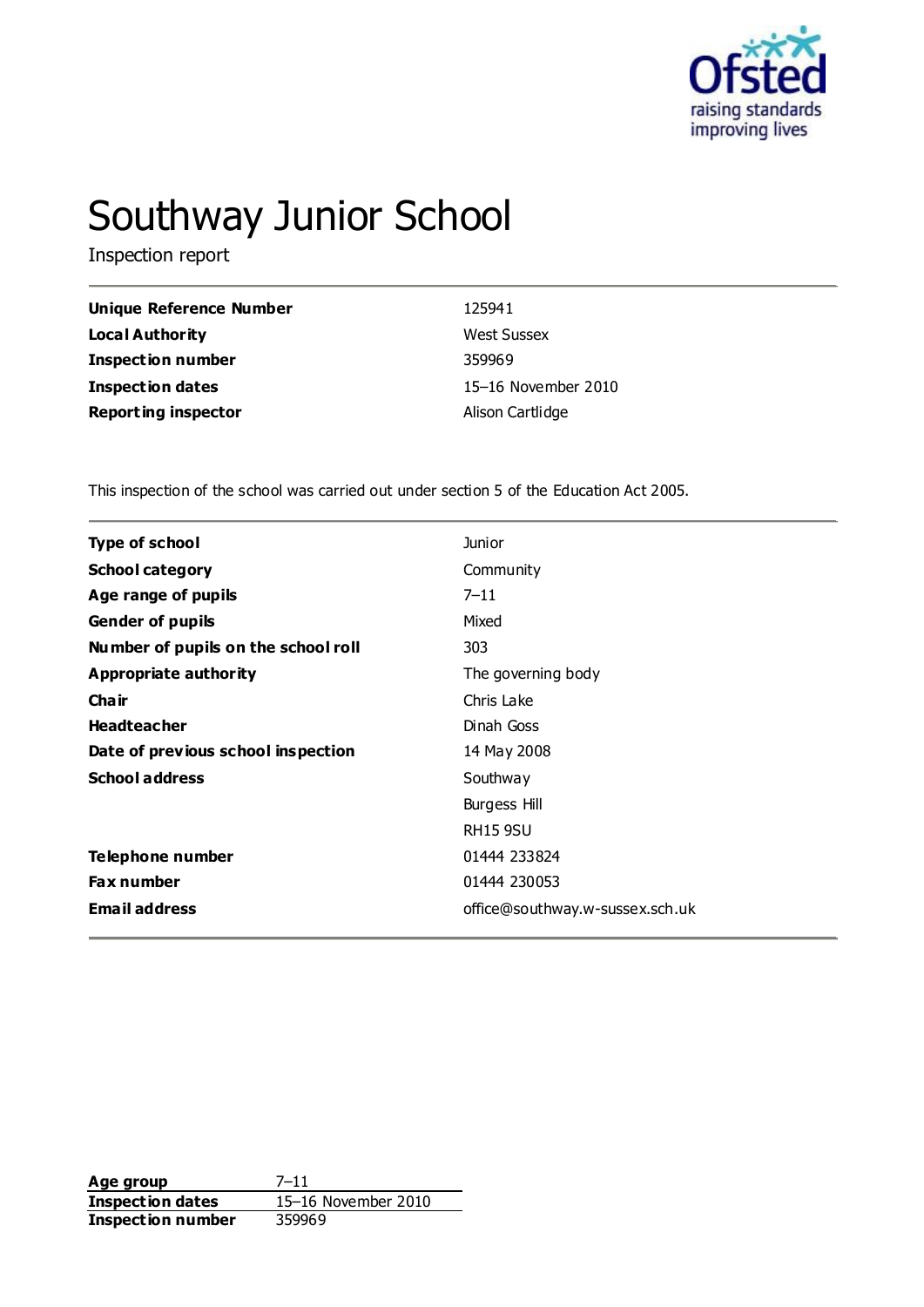The Office for Standards in Education, Children's Services and Skills (Ofsted) regulates and inspects to achieve excellence in the care of children and young people, and in education and skills for learners of all ages. It regulates and inspects childcare and children's social care, and inspects the Children and Family Court Advisory Support Service (Cafcass), schools, colleges, initial teacher training, work-based learning and skills training, adult and community learning, and education and training in prisons and other secure establishments. It assesses council children's services, and inspects services for looked after children, safeguarding and child protection.

Further copies of this report are obtainable from the school. Under the Education Act 2005, the school must provide a copy of this report free of charge to certain categories of people. A charge not exceeding the full cost of reproduction may be made for any other copies supplied.

If you would like a copy of this document in a different format, such as large print or Braille, please telephone 0300 1234 234, or email **[enquiries@ofsted.gov.uk](mailto:enquiries@ofsted.gov.uk)**.

You may copy all or parts of this document for non-commercial educational purposes, as long as you give details of the source and date of publication and do not alter the documentation in any way.

To receive regular email alerts about new publications, including survey reports and school inspection reports, please visit our website and go to 'Subscribe'.

Royal Exchange Buildings St Ann's Square Manchester M2 7LA T: 0300 1234 234 Textphone: 0161 618 8524 E: **[enquiries@ofsted.gov.uk](mailto:enquiries@ofsted.gov.uk)**

W: **[www.ofsted.gov.uk](http://www.ofsted.gov.uk/)**

© Crown copyright 2010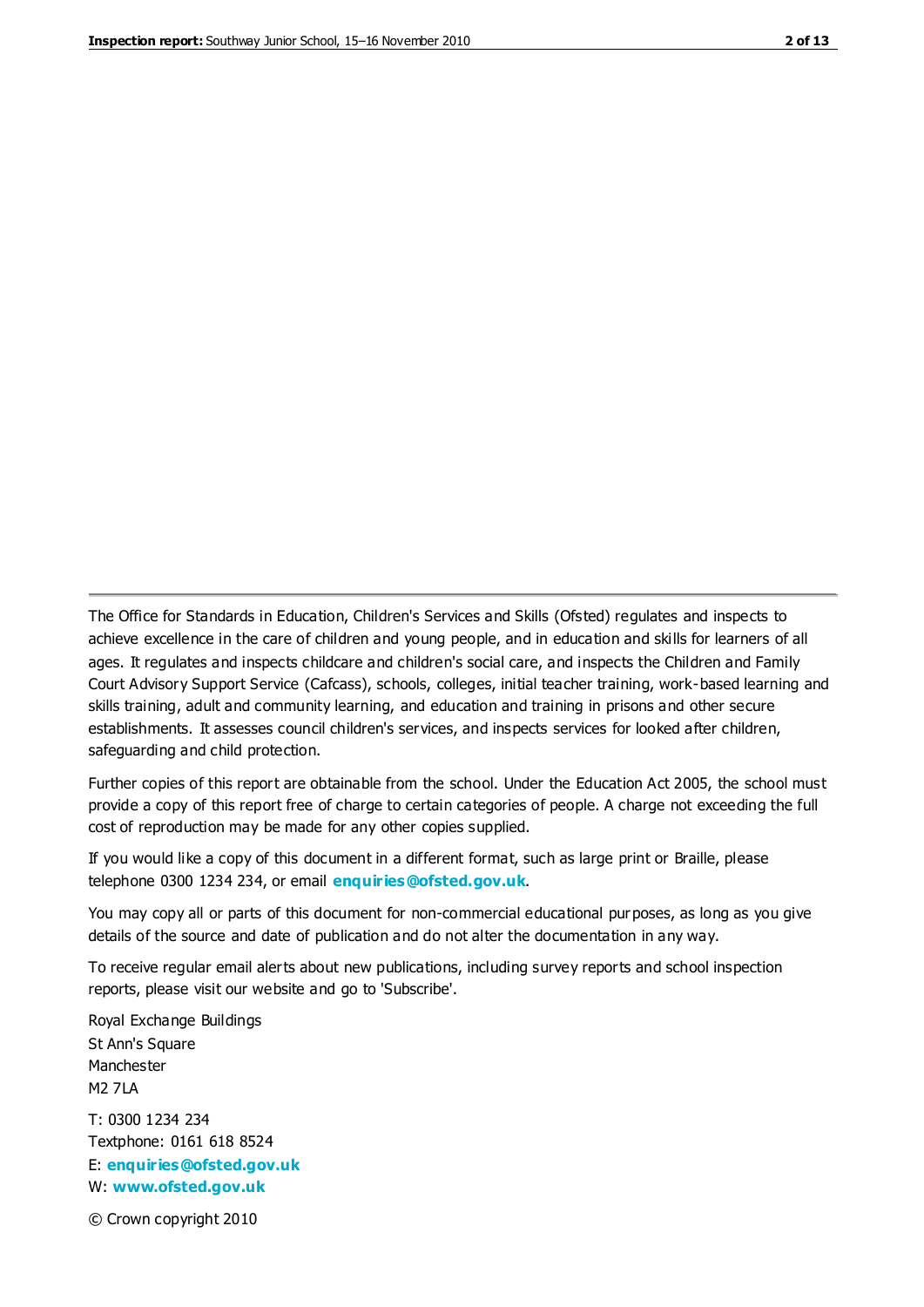# **Introduction**

This inspection was carried out by three additional inspectors. The inspection team observed 14 lessons taught by 11 teachers. Meetings were held with governors, parents, staff and pupils. The inspection team observed the school's work, and looked at pupils' books, information on pupils' progress, safeguarding policies and other documents. Questionnaires from 111 parents and carers, 94 pupils and nine members of staff were scrutinised.

The inspection team reviewed many aspects of the school's work. It looked in detail at the following:

- What are the levels of pupils' progress in writing and science, including the more able?
- How and where does teaching need to develop to become consistently good or better?
- $\blacksquare$  How well do pupils with special educational needs and/or disabilities progress?
- What is the impact of leaders, including middle managers and the governing body, on making provision and progress more consistent?
- $\blacksquare$  How well are interesting activities used to engage pupils and to support their enjoyment of school?

# **Information about the school**

This is a larger-than-average-sized junior school. The proportion of pupils known to be eligible for free school meals is below average. The school has a below-average number of pupils with special educational needs and/or disabilities. These pupils have a wide range of needs, including autism, specific learning difficulties and more complex needs. The school has received several awards including the Activemark. There have been several changes in members of staff over the last two years, including a completely new senior leadership team and headteacher.

A privately run breakfast and after-school club meets in the school but was not part of this inspection.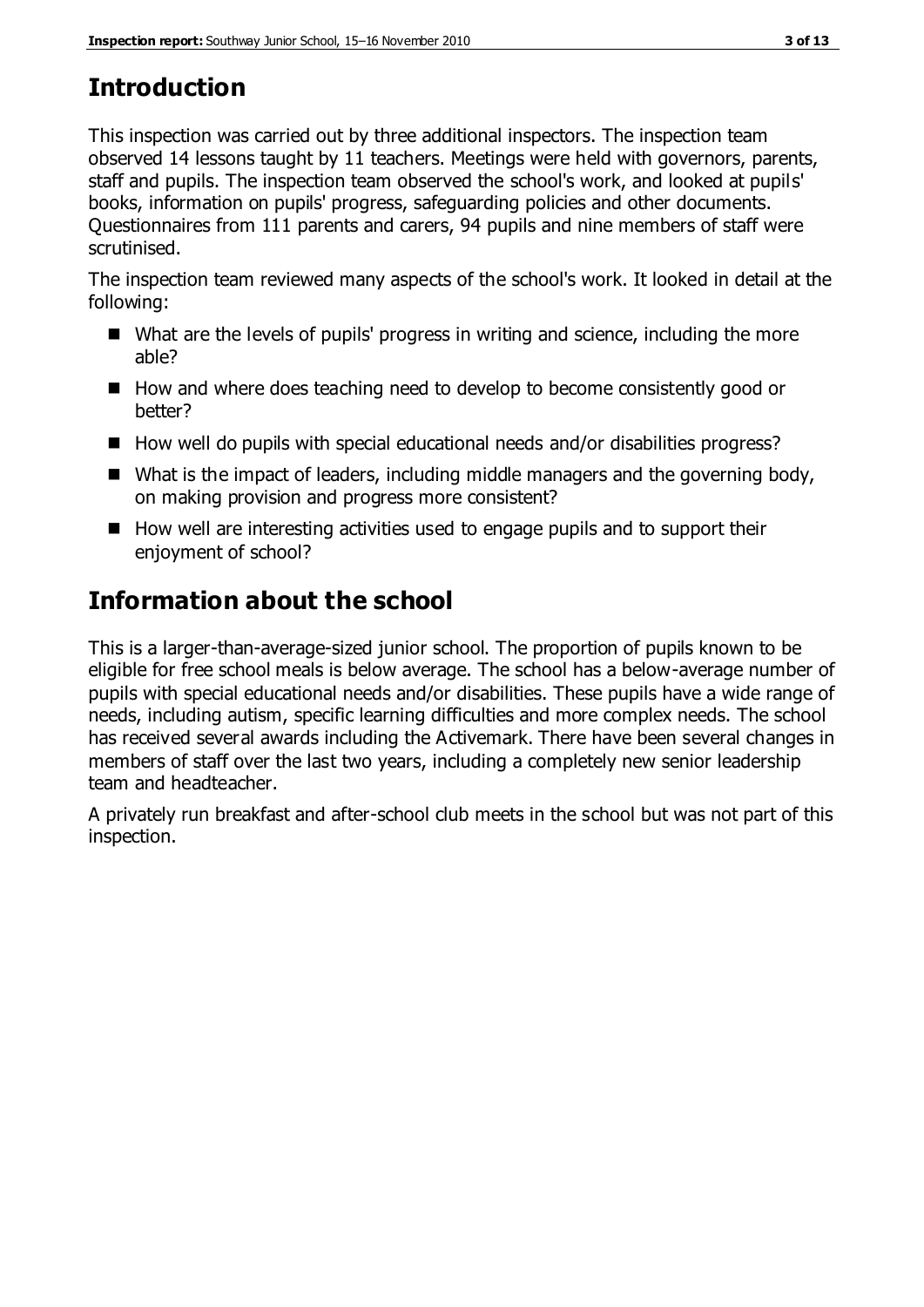# **Inspection judgements**

| Overall effectiveness: how good is the school?  |  |
|-------------------------------------------------|--|
| The school's capacity for sustained improvement |  |

# **Main findings**

This happy and improving school provides pupils with a sound education. Parents are pleased with the way the relationship between home and school has developed recently. One parent spoke for others by saying, 'The school is welcoming and supportive and teachers are friendly and dedicated.' High rates of attendance demonstrate the pupils' great enthusiasm for coming to school. They particularly appreciate and enjoy the interesting activities planned by members of staff through the 'learning journey' topics and 'take away' homework tasks.

Attainment is above average by the end of Year 6. Pupils, including those with special educational needs and/or disabilities, make satisfactory progress overall, with pupils performing best in mathematics. Recent improvements in marking and target setting have started to close the gap between attainment in reading and writing. Teachers plan together across year groups but do not always fine tune planning to meet the differing needs of each class. In addition, in mathematics and science, teachers do not consistently use marking and target setting to help pupils know what they need to do next to improve their work. Consequently, progress is uneven across the school and learning is not always quick enough, particularly for the more able pupils.

The good care, guidance and support are instrumental in securing pupils' good personal development and safety. Pupils say that they feel safe because 'teachers listen to us' and 'there is always someone to help us'. Members of staff work closely with parents and carers and external agencies to help pupils who are finding life difficult and are in need of additional emotional support. Pupils are good at taking responsibility, are polite and considerate and proud of their school.

There are satisfactory procedures for self-evaluation that enable the strongly committed senior leaders to have an accurate understanding of what needs to be done next to improve the school. Leaders, including the governing body, have worked successfully to increase pupils' enjoyment of school by developing the curriculum. They have put firm foundations in place to support better learning, and these are starting to have a positive impact. There are some effective additional programmes to support pupils with special educational needs and/or disabilities and consequently their progress is increasing. Leaders are aware that some science topics are not being covered in sufficient depth to support good learning in this subject and pupils have too few opportunities to take the initiative in their learning and to give reasons for their findings in investigative work. The role of middle managers has not been developed enough to enable them to prevent dips in performance within the school and to ensure good provision in all classes. There are clear and relevant plans to improve the school, demonstrating the school's sound capacity to improve further.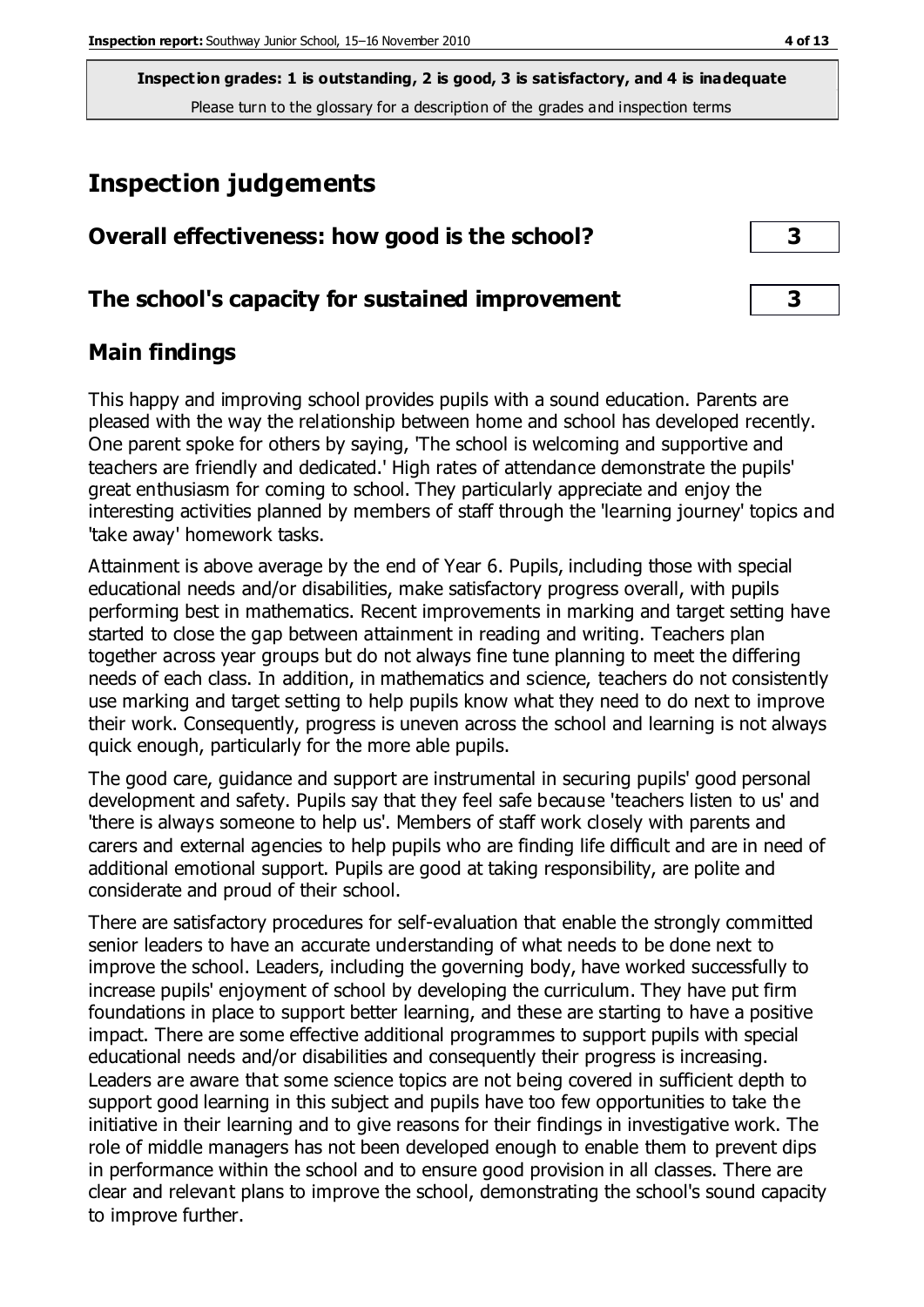## **What does the school need to do to improve further?**

- Increase the proportion of good and better teaching and learning to 80% by:
	- ensuring all pupils, especially the more able, are always challenged enough
	- being more flexible and adapting planning to match differing needs in each lesson
	- using marking and target setting to show pupils how to improve their work in mathematics and science.
- Extend the curriculum and rates of progress in science by:
	- $-$  ensuring topics are given sufficient coverage
	- $-$  providing pupils with greater opportunities to take the initiative in their learning and give reasons for their findings during investigative work.
- Expand the role of middle managers to play a greater part in ironing out inconsistencies in teaching and learning across the school so that progress is consistently good.

## **Outcomes for individuals and groups of pupils 3**

Attainment is above average when pupils join the school in Year 3. Pupils enjoy school very much, including the interesting cross-curricular topics. For example, in a good mathematics lesson in Year 6, pupils enjoyed pretending to be archaeologists in Egypt as they explored the perimeter of various shapes. In another good lesson in Year 4, pupils enjoyed collecting information for their brochures about a Safari Park.

Pupils' achievement is satisfactory and attainment is above average. Pupils, including those with special educational needs and/or disabilities, make satisfactory progress, but progress is uneven between classes and subjects. A recent improvement in the way writing is being taught has resulted in better progress being made in this subject and intervention strategies are starting to provide better support for pupils with special educational needs and/or disabilities. Pupils do not consistently learn at the rate at which they are capable. This is particularly true of the more able pupils and in science, where pupils are not given enough opportunity to take the initiative in their learning or in how they record what they have discovered. For example, in one science lesson pupils of all abilities had completed the same written task and presented what they had learnt about the properties of materials in exactly the same way.

Behaviour is good and pupils are courteous and move around the school sensibly. They work hard most of the time and cooperate well in pairs. Occasionally the pace of work drops because pupils do not always take the initiative by regulating the pace of their learning and their behaviour. Nevertheless, pupils' above-average attainment and good personal development prepare them well for the next stage of education and later life.

Most pupils say that they feel safe at school and they know how to stay safe. For example, pupils were involved in carrying out a risk assessment on the new adventure playground and also drew up safety rules for its use. There is very little unpleasant behaviour and pupils told inspectors that their concerns are dealt with swiftly by peer mediators or members of staff. Pupils' spiritual, moral, social and cultural development is good. They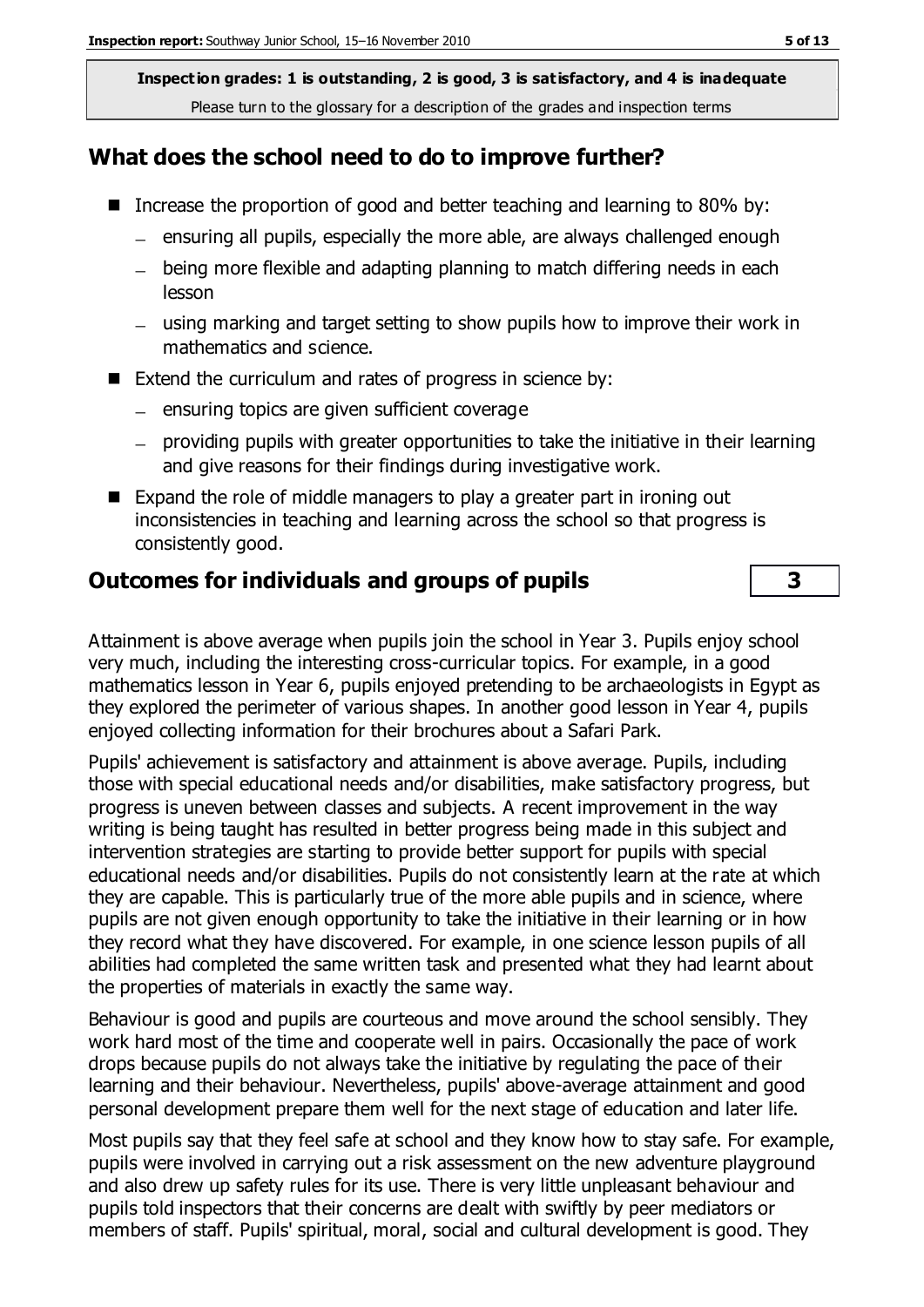have a good awareness of moral and social issues. For example, the school council led an assembly on the importance of friendships and pupils enjoy acting as eco warriors. Pupils reflect thoughtfully during times of worship and appreciate cultural differences learnt through music, art and dance. Pupils are developing a greater understanding of what it is like to live in multicultural Britain. They are keen to adopt healthy eating habits and enjoy keeping active at playtime, demonstrating why they have been awarded the Activemark.

These are the grades for pupils' outcomes

| Pupils' achievement and the extent to which they enjoy their learning                                                     | 3              |
|---------------------------------------------------------------------------------------------------------------------------|----------------|
| Taking into account:<br>Pupils' attainment <sup>1</sup>                                                                   |                |
| The quality of pupils' learning and their progress                                                                        | 3              |
| The quality of learning for pupils with special educational needs and/or disabilities<br>and their progress               |                |
| The extent to which pupils feel safe                                                                                      | $\overline{2}$ |
| Pupils' behaviour                                                                                                         | 2              |
| The extent to which pupils adopt healthy lifestyles                                                                       | 2              |
| The extent to which pupils contribute to the school and wider community                                                   | $\overline{2}$ |
| The extent to which pupils develop workplace and other skills that will contribute to<br>their future economic well-being |                |
| Taking into account:<br>Pupils' attendance <sup>1</sup>                                                                   |                |
| The extent of pupils' spiritual, moral, social and cultural development                                                   | 2              |

<sup>1</sup> The grades for attainment and attendance are: 1 is high; 2 is above average; 3 is broadly average; and 4 is low

# **How effective is the provision?**

In just over half the lessons observed, teaching was good and no inadequate teaching was observed. Teachers are enthusiastic, have good relationships with the pupils and plan interesting topics based on their good subject knowledge. As a result pupils are keen to learn. For example, pupils in Year 5 enjoyed learning about coordinates by working outside on a large grid. Target setting and marking are being used well to support and plan writing activities, but assessment information is not used consistently in mathematics and science. In these subjects teachers are not always planning work to meet pupils' differing needs, or enabling the more able pupils to take the initiative. For example, in one lesson in mathematics, opportunities were missed to move learning forward more rapidly when it became obvious that pupils already had a thorough understanding of the work planned. Teaching assistants provide some good support for pupils with special educational needs and/or disabilities. However, teachers do not always plan sufficiently to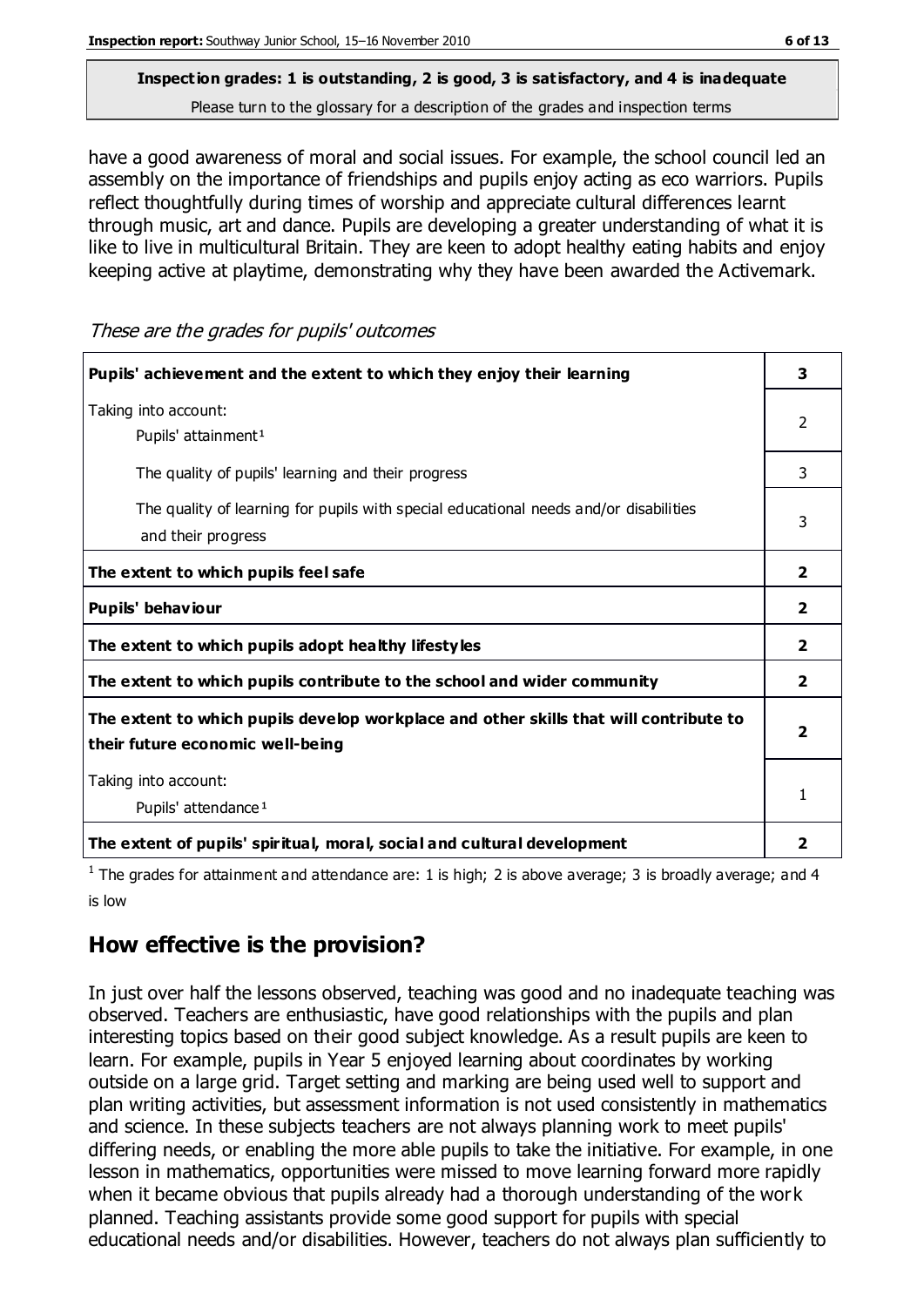meet the differing needs of these pupils to ensure that they make consistently good progress. Marking provides helpful guidance to move learning forward in writing, but less so in mathematics and science.

The curriculum has been developed to make it more meaningful and relevant to the pupils, although leaders have discovered that science topics are not always being covered well enough to secure good progress. Pupils appreciate the good range of enrichment opportunities, including visitors and clubs that enhance their personal development. There are good opportunities for pupils to learn about healthy lifestyles.

Pupils are cared for, guided and supported well, enabling them to feel safe and valued. Pupils and parents appreciate the good arrangements to aid a smooth transition from the infants' school and pupils are confident that if they have concerns they will be dealt with swiftly.

These are the grades for the quality of provision

| The quality of teaching                                                                                    |  |
|------------------------------------------------------------------------------------------------------------|--|
| Taking into account:<br>The use of assessment to support learning                                          |  |
| The extent to which the curriculum meets pupils' needs, including, where relevant,<br>through partnerships |  |
| The effectiveness of care, guidance and support                                                            |  |

#### **How effective are leadership and management?**

Senior leaders embed ambition and drive improvement satisfactorily because they have a thorough knowledge about what the school does well and how it should be improved. The new leadership team has a strong determination to make the necessary changes required to ensure consistent progress across all year groups, following a recent dip in performance in the end of Key Stage 2 2009 tests. Actions taken have recently improved attainment and progress in writing and are starting to do the same in science. Leaders have increased the rigour in monitoring rates of progress so that weaknesses are identified and rectified more quickly. The governing body has been improving strongly over the last two years and has become more robust in monitoring the school's work and providing challenge for underperformance. It is too soon, however, to be able to show sustained impact of recent actions taken. Leaders promote equal opportunities and tackle discrimination satisfactorily. All pupils are included well socially, and the school is working on improving the consistency of learning and progress, particularly of more able pupils.

At the time of the inspection, the school's safeguarding arrangements were found to be good and parents agree that pupils are kept safe at school. The partnership between the school and external agencies is good, enabling leaders and pupils to benefit from support from various sources. The school has good activities for pupils to learn about local culture and there are clear plans to promote community cohesion further by forging links with a school abroad and a contrasting school in the United Kingdom.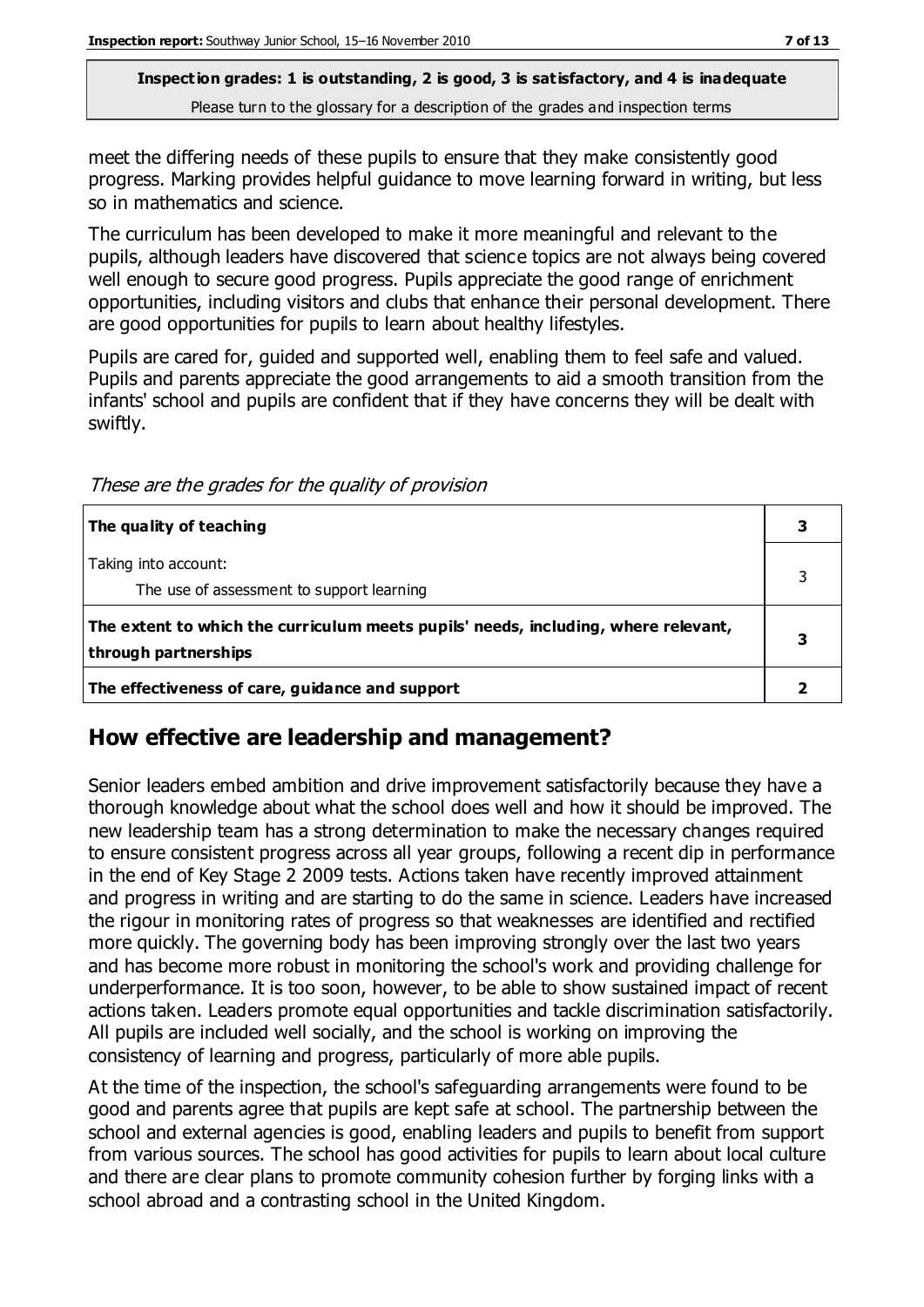**Inspection grades: 1 is outstanding, 2 is good, 3 is satisfactory, and 4 is inadequate**

Please turn to the glossary for a description of the grades and inspection terms

These are the grades for leadership and management

| The effectiveness of leadership and management in embedding ambition and driving<br>improvement                                                                  |                         |
|------------------------------------------------------------------------------------------------------------------------------------------------------------------|-------------------------|
| Taking into account:<br>The leadership and management of teaching and learning                                                                                   | 3                       |
| The effectiveness of the governing body in challenging and supporting the<br>school so that weaknesses are tackled decisively and statutory responsibilities met | 3                       |
| The effectiveness of the school's engagement with parents and carers                                                                                             | $\overline{2}$          |
| The effectiveness of partnerships in promoting learning and well-being                                                                                           | 2                       |
| The effectiveness with which the school promotes equality of opportunity and tackles<br>discrimination                                                           | 3                       |
| The effectiveness of safeguarding procedures                                                                                                                     | $\overline{\mathbf{2}}$ |
| The effectiveness with which the school promotes community cohesion                                                                                              |                         |
| The effectiveness with which the school deploys resources to achieve value for money                                                                             |                         |

### **Views of parents and carers**

There was a very positive response to the inspection questionnaire. Most parents and carers are pleased with the school, especially with the way children enjoy school and are prepared for the next stage of education. The inspection team also found this to be the case. A few parents and carers would like the school to take more account of their suggestions and concerns and are not happy with the way the school is dealing with unacceptable behaviour. The school is in the process of evaluating a recent questionnaire for parents and will soon explain how they are responding to their ideas and suggestions. The inspection team found that the school deals with unacceptable behaviour appropriately.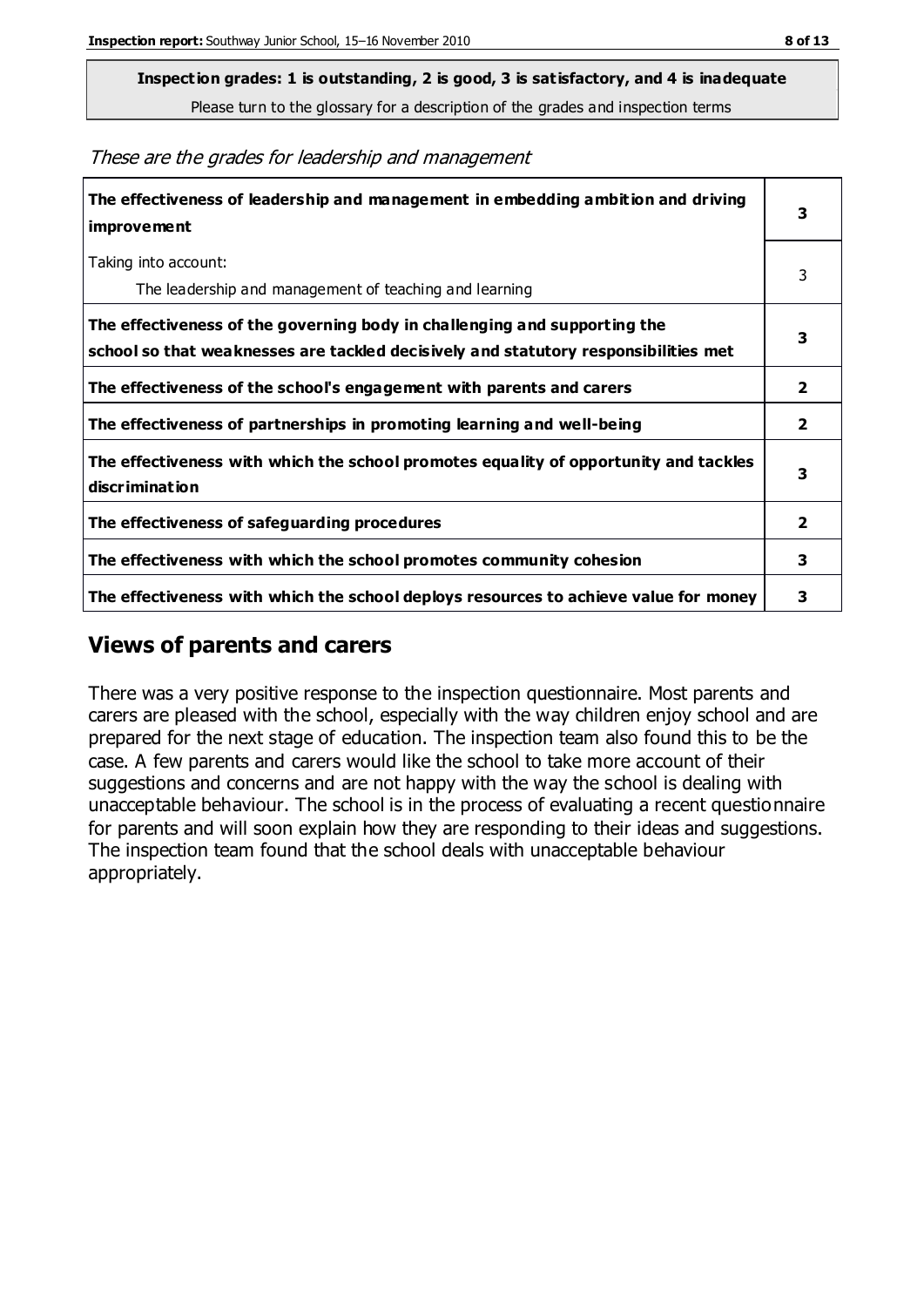#### **Responses from parents and carers to Ofsted's questionnaire**

Ofsted invited all the registered parents and carers of pupils registered at Southway Junior School to complete a questionnaire about their views of the school.

In the questionnaire, parents and carers were asked to record how strongly they agreed with 13 statements about the school.

The inspection team received 111 completed questionnaires by the end of the on-site inspection. In total, there are 303 pupils registered at the school.

| <b>Statements</b>                                                                                                                                                                                                                                       |              | <b>Strongly</b><br>agree |              | <b>Disagree</b><br><b>Agree</b> |                | <b>Strongly</b><br>disagree |                |                |
|---------------------------------------------------------------------------------------------------------------------------------------------------------------------------------------------------------------------------------------------------------|--------------|--------------------------|--------------|---------------------------------|----------------|-----------------------------|----------------|----------------|
|                                                                                                                                                                                                                                                         | <b>Total</b> | $\frac{1}{2}$            | <b>Total</b> | $\frac{0}{0}$                   | <b>Total</b>   | $\frac{0}{0}$               | <b>Total</b>   | $\frac{0}{0}$  |
| My child enjoys school                                                                                                                                                                                                                                  | 72           | 65                       | 35           | 32                              | $\overline{4}$ | $\overline{4}$              | $\mathbf 0$    | $\mathbf 0$    |
| The school keeps my child<br>safe                                                                                                                                                                                                                       | 64           | 58                       | 44           | 40                              | $\overline{2}$ | $\overline{2}$              | $\mathbf{1}$   | $\mathbf{1}$   |
| My school informs me about<br>my child's progress                                                                                                                                                                                                       | 44           | 40                       | 61           | 55                              | 3              | 3                           | $\overline{2}$ | $\overline{2}$ |
| My child is making enough<br>progress at this school                                                                                                                                                                                                    | 49           | 44                       | 55           | 50                              | 6              | 5                           | $\mathbf 0$    | $\mathbf 0$    |
| The teaching is good at this<br>school                                                                                                                                                                                                                  | 55           | 50                       | 53           | 48                              | $\mathbf{1}$   | $\mathbf{1}$                | $\mathbf 0$    | $\mathbf 0$    |
| The school helps me to<br>support my child's learning                                                                                                                                                                                                   | 47           | 42                       | 57           | 51                              | 5              | 5                           | $\mathbf{1}$   | $\mathbf{1}$   |
| The school helps my child to<br>have a healthy lifestyle                                                                                                                                                                                                | 50           | 45                       | 55           | 50                              | 0              | $\mathbf 0$                 | $\mathbf 0$    | $\mathbf 0$    |
| The school makes sure that<br>my child is well prepared for<br>the future (for example<br>changing year group,<br>changing school, and for<br>children who are finishing<br>school, entering further or<br>higher education, or entering<br>employment) | 50           | 45                       | 51           | 46                              | $\overline{7}$ | 6                           | $\mathbf 0$    | $\mathbf 0$    |
| The school meets my child's<br>particular needs                                                                                                                                                                                                         | 50           | 45                       | 51           | 46                              | $\overline{7}$ | 6                           | $\mathbf 0$    | $\mathbf 0$    |
| The school deals effectively<br>with unacceptable behaviour                                                                                                                                                                                             | 30           | 27                       | 57           | 51                              | 5              | 5                           | 4              | 4              |
| The school takes account of<br>my suggestions and concerns                                                                                                                                                                                              | 31           | 28                       | 59           | 53                              | 9              | 8                           | 1              | 1              |
| The school is led and<br>managed effectively                                                                                                                                                                                                            | 49           | 44                       | 53           | 48                              | 5              | 5                           | $\overline{2}$ | $\overline{2}$ |
| Overall, I am happy with my<br>child's experience at this<br>school                                                                                                                                                                                     | 59           | 53                       | 45           | 41                              | 6              | 5                           | $\mathbf 0$    | $\pmb{0}$      |

The table above summarises the responses that parents and carers made to each statement. The percentages indicate the proportion of parents and carers giving that response out of the total number of completed questionnaires. Where one or more parents and carers chose not to answer a particular question, the percentages will not add up to 100%.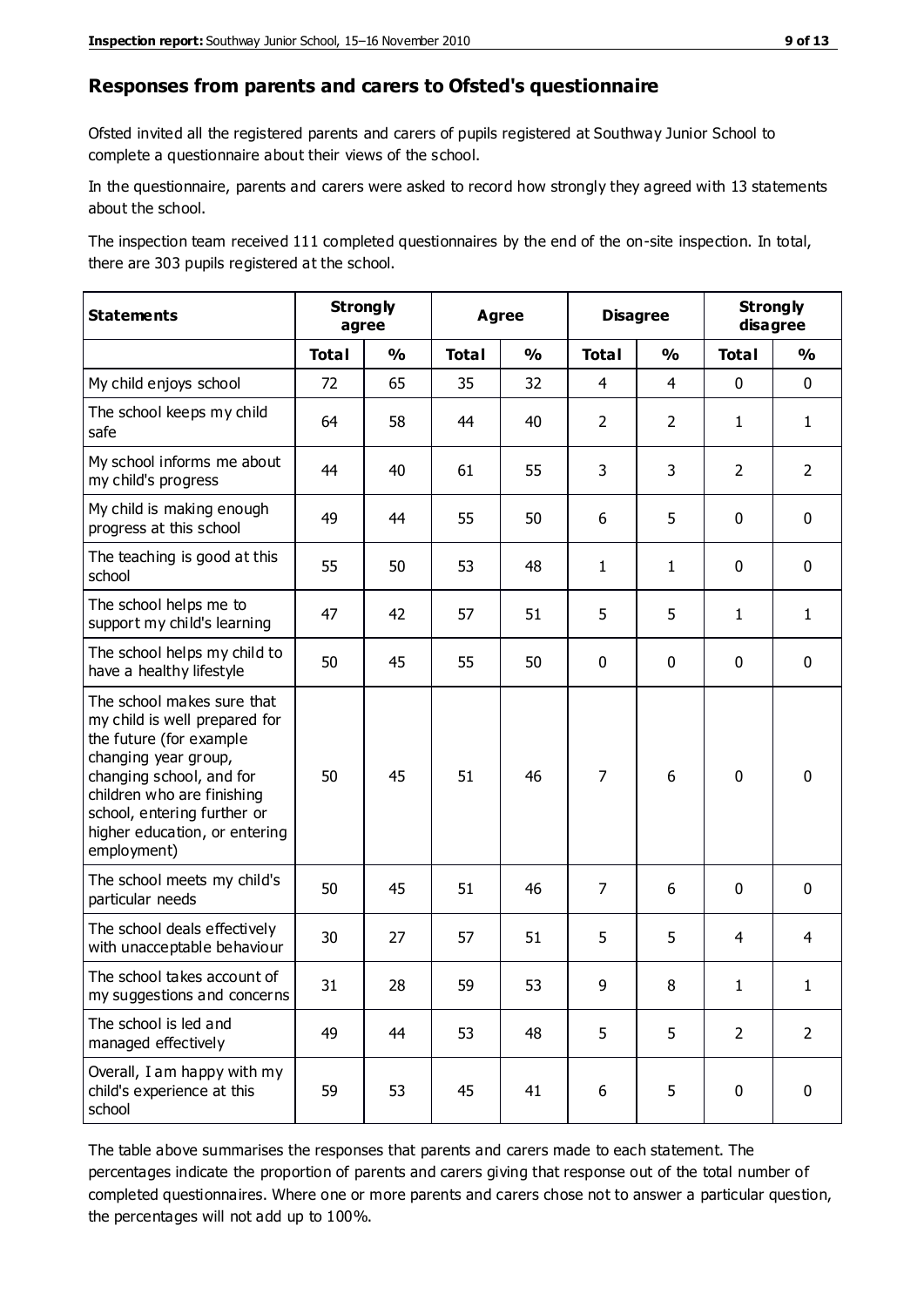# **Glossary**

| Grade   | <b>Judgement</b> | <b>Description</b>                                                                                                                                                                                                            |
|---------|------------------|-------------------------------------------------------------------------------------------------------------------------------------------------------------------------------------------------------------------------------|
| Grade 1 | Outstanding      | These features are highly effective. An outstanding school<br>provides exceptionally well for all its pupils' needs.                                                                                                          |
| Grade 2 | Good             | These are very positive features of a school. A school that<br>is good is serving its pupils well.                                                                                                                            |
| Grade 3 | Satisfactory     | These features are of reasonable quality. A satisfactory<br>school is providing adequately for its pupils.                                                                                                                    |
| Grade 4 | Inadequate       | These features are not of an acceptable standard. An<br>inadequate school needs to make significant improvement<br>in order to meet the needs of its pupils. Ofsted inspectors<br>will make further visits until it improves. |

## **What inspection judgements mean**

## **Overall effectiveness of schools**

|                       | Overall effectiveness judgement (percentage of schools) |      |                     |                   |
|-----------------------|---------------------------------------------------------|------|---------------------|-------------------|
| <b>Type of school</b> | <b>Outstanding</b>                                      | Good | <b>Satisfactory</b> | <b>Inadequate</b> |
| Nursery schools       | 58                                                      | 36   | 4                   | 2                 |
| Primary schools       | 8                                                       | 43   | 40                  | 9                 |
| Secondary schools     | 10                                                      | 35   | 42                  | 13                |
| Sixth forms           | 13                                                      | 39   | 45                  | 3                 |
| Special schools       | 33                                                      | 42   | 20                  | 4                 |
| Pupil referral units  | 18                                                      | 40   | 29                  | 12                |
| All schools           | 11                                                      | 42   | 38                  | 9                 |

New school inspection arrangements were introduced on 1 September 2009. This means that inspectors now make some additional judgements that were not made previously.

The data in the table above are for the period 1 September 2009 to 31 March 2010 and are the most recently published data available (see **[www.ofsted.gov.uk](http://www.ofsted.gov.uk/)**). Please note that the sample of schools inspected during the autumn and spring terms 2009/10 was not representative of all schools nationally, as weaker schools are inspected more frequently than good or outstanding schools.

Percentages are rounded and do not always add exactly to 100. Secondary school figures include those that have sixth forms, and sixth form figures include only the data specifically for sixth form inspection judgements.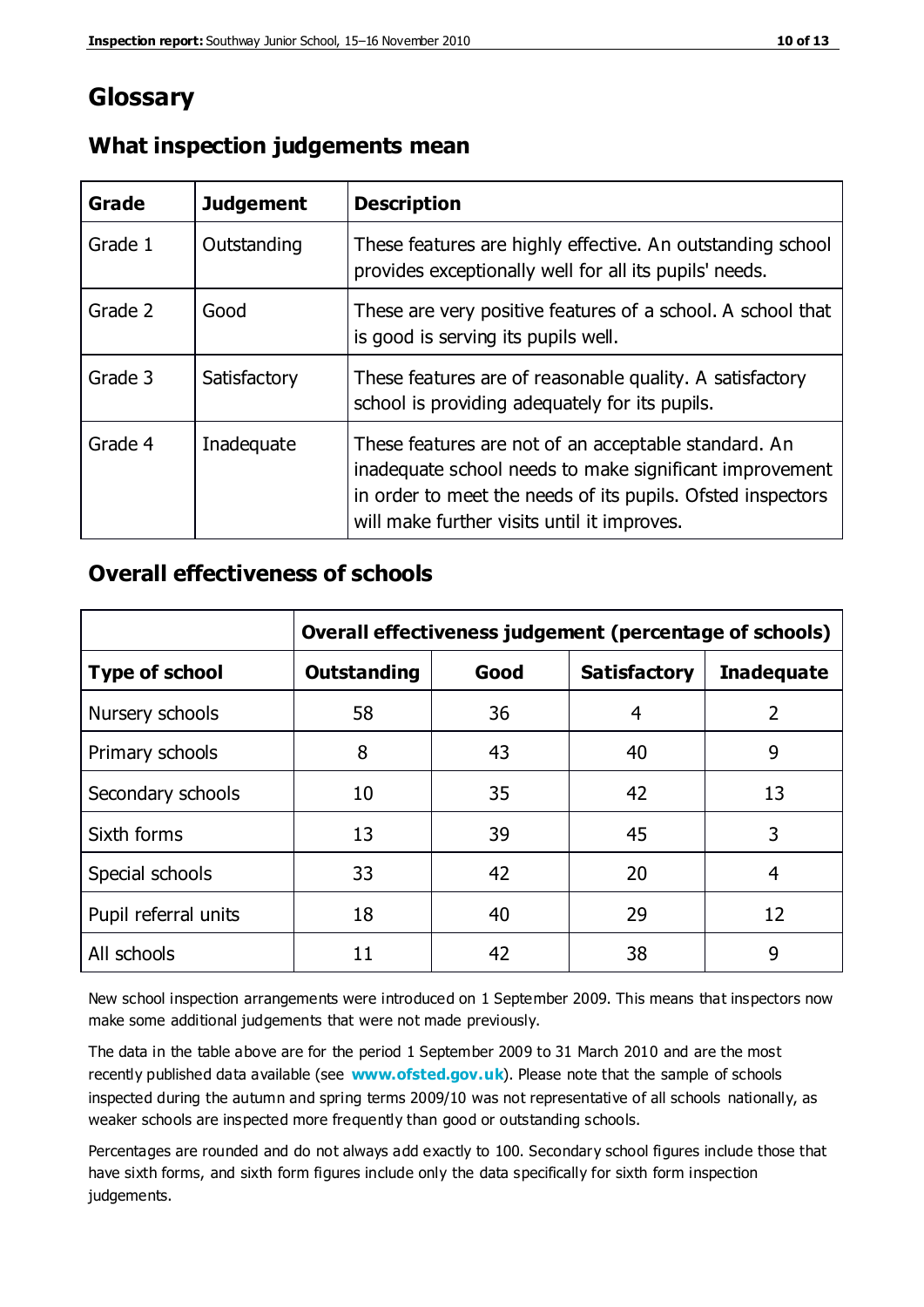# **Common terminology used by inspectors**

| Achievement:                  | the progress and success of a pupil in their learning,<br>development or training.                                                                                                                                                          |  |  |
|-------------------------------|---------------------------------------------------------------------------------------------------------------------------------------------------------------------------------------------------------------------------------------------|--|--|
| Attainment:                   | the standard of the pupils' work shown by test and<br>examination results and in lessons.                                                                                                                                                   |  |  |
| Capacity to improve:          | the proven ability of the school to continue<br>improving. Inspectors base this judgement on what<br>the school has accomplished so far and on the quality<br>of its systems to maintain improvement.                                       |  |  |
| Leadership and management:    | the contribution of all the staff with responsibilities,<br>not just the headteacher, to identifying priorities,<br>directing and motivating staff and running the school.                                                                  |  |  |
| Learning:                     | how well pupils acquire knowledge, develop their<br>understanding, learn and practise skills and are<br>developing their competence as learners.                                                                                            |  |  |
| <b>Overall effectiveness:</b> | inspectors form a judgement on a school's overall<br>effectiveness based on the findings from their<br>inspection of the school. The following judgements,<br>in particular, influence what the overall effectiveness<br>judgement will be. |  |  |
|                               | The school's capacity for sustained<br>improvement.                                                                                                                                                                                         |  |  |
|                               | Outcomes for individuals and groups of pupils.                                                                                                                                                                                              |  |  |
|                               | The quality of teaching.                                                                                                                                                                                                                    |  |  |
|                               | The extent to which the curriculum meets<br>pupils' needs, including, where relevant,<br>through partnerships.                                                                                                                              |  |  |
|                               | The effectiveness of care, guidance and<br>support.                                                                                                                                                                                         |  |  |
| Progress:                     | the rate at which pupils are learning in lessons and<br>over longer periods of time. It is often measured by<br>comparing the pupils' attainment at the end of a key                                                                        |  |  |

stage with their attainment when they started.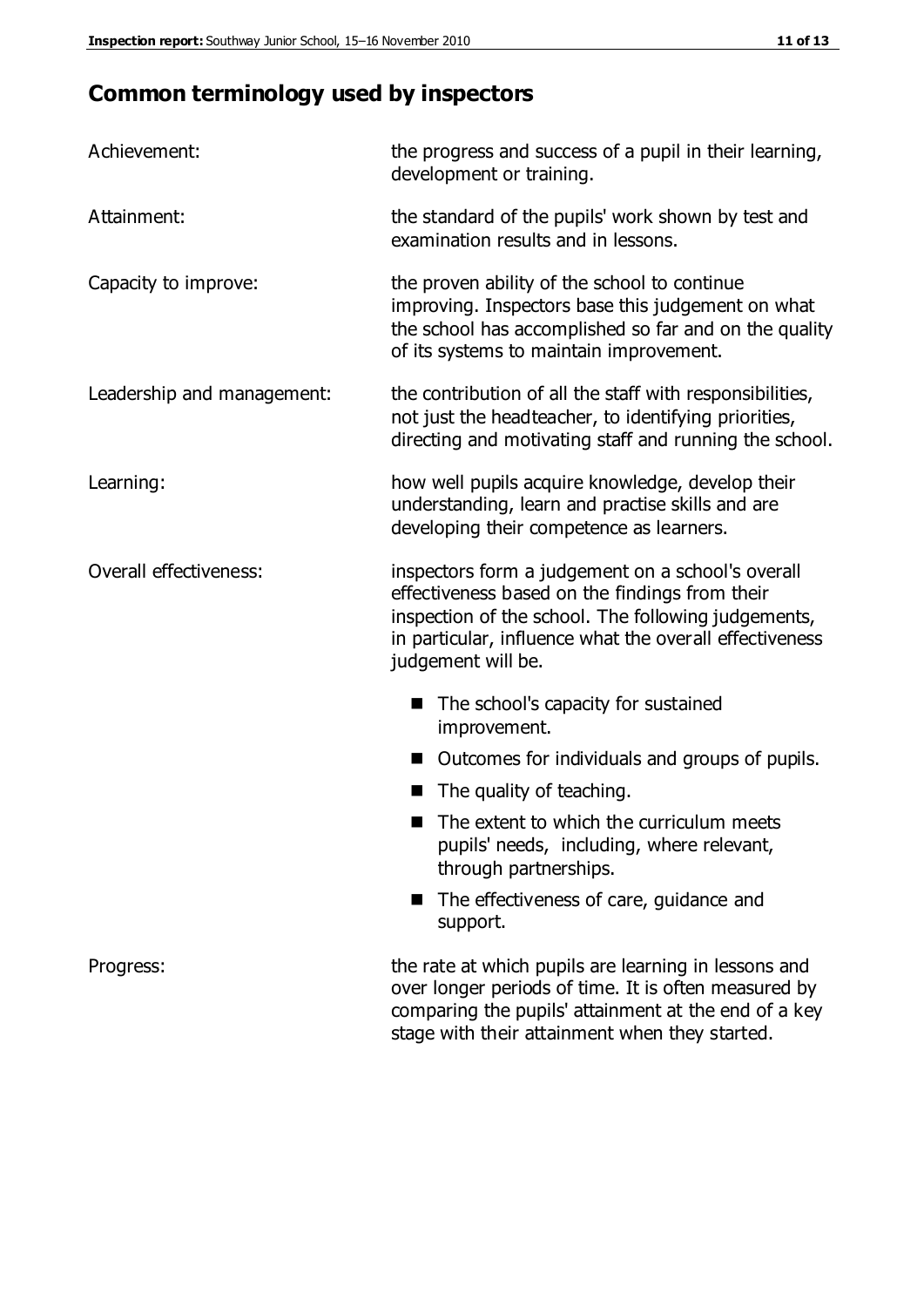## **This letter is provided for the school, parents and carers to share with their children. It describes Ofsted's main findings from the inspection of their school.**

17 November 2010

#### Dear Pupils

#### **Inspection of Southway Junior School, Burgess Hill RH15 9SU**

We enjoyed coming to see your happy school. Thank you for being so helpful during our visit. Your school provides you with a sound standard of education.

These are the best things about your school.

- You learn quickly in mathematics.
- You are polite and friendly and enjoy coming to school very much.
- You feel safe at school and well done for attending regularly and keeping healthy.
- We agree with you when you say that teachers take good care of you and give you interesting things to do.
- The headteacher and other leaders know what needs to be done to make the school better.

These are the things we have asked your school to do next to make it better.

- Your teachers should always give you work that is just right for you, especially those of you who find learning easy.
- You should have helpful information on how well you are doing in mathematics and science and how you can improve your work.
- You should cover science topics more fully, and have opportunities to do more for yourselves and explain your findings during investigative work.
- The school should make sure all leaders are involved in checking that teaching and learning are always of the highest quality.

Thank you once again for telling us about your school and letting us see your work. You could all help your teachers by taking the initiative with your work and using and explaining your own ideas more.

Yours sincerely

Alison Cartlidge Lead inspector